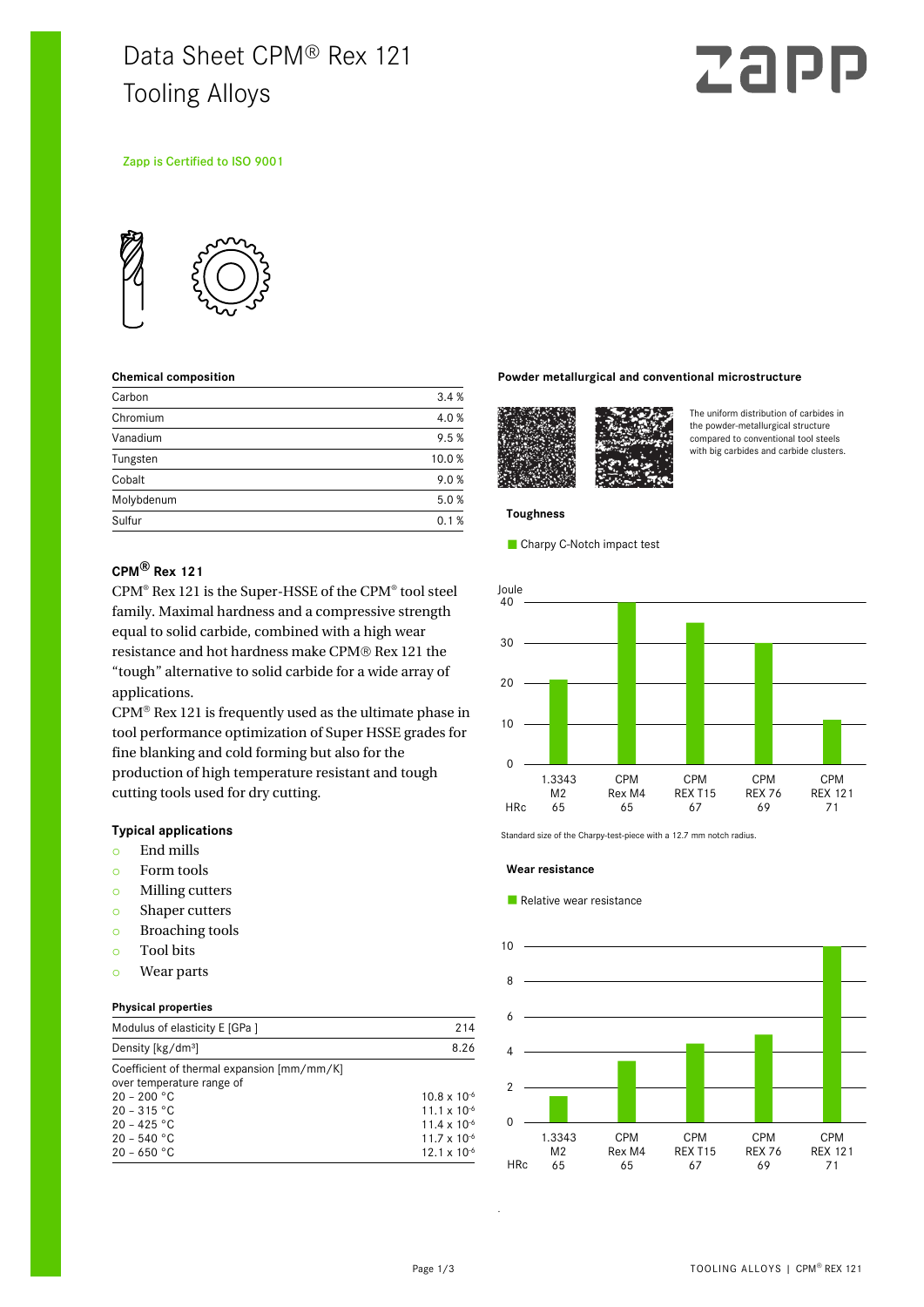#### **Heat treatment**

#### **Annealing**

The material is heated uniformly to a temperature of 900 °C and then maintained at this temperature for 2 hours. Then, the material is cooled to 540 °C in a furnace at a cooling rate of maximum 15 °C per hour. It is then further cooled in still air down to room temperature. The typical hardness achieved by soft annealing is approximately 360-410 HB.

#### **Stress relieving**

Rough machined material is stress relieved by heating to 600-700 °C. Once complete heat penetration has been reached (minimum 2 hours), the material is allowed to cool in the furnace to approximately 500 °C followed by cooling in air.

Hardened material is stress relieved at 15-30°C for 2 hours below last tempering temperature followed by cooling in air.

#### **Straightening**

Straightening should be done in the temperature range of 200-430 °C.

#### **Hardening**

Hardening CPM® Rex 121 usually involves the use of two preheating steps according to the table on the right. Depending on furnace and charging, additional preheating steps can be implemented. Maximum toughness is attained by austenitizing at 1025 °C, whilst maximum wear resistance is attained by austenitizing at 1200 °C. In order to achieve a corresponding degree of dissolution of the alloying elements, as well as an appropriate hardening, minimum heat penetration times as given in the table are recommended. These holding times should be correspondingly adapted for thick or thin-walled material cross sections.

#### **Quenching**

Quenching can take place in hot bath at 540°C, oil or pressurized gas. Quenching in salt bath or oil leads to maximum hardness, whereas cooling in vacuum can lead to lower values of 1-2 HRc. By use of vacuum quenching a minimum pressure of 6 bar is recommended. The appropriate pressure needs to be adjusted for complex tool shapes in order to minimize risk of cracking and tool distortion. For attaining ideal toughness properties, it is recommended to apply the hot bath quenching method at 550 °C.

#### **Tempering**

Tempering should be carried out immediately after the material has cooled down to below 40 °C or when the tool can be held with hands. Triple tempering with a holding time of 2 hours in each stage at the tempering temperature of 560 °C is absolutely necessary. For complex tool shapes, tempering of 5 times can lead to further improved properties. It is important to ensure that the tools are cooled down to room temperature between the individual tempering stages.

#### **Tempering diagram**



#### **Heat treatment instructions**

| 1st preheating | 450-500 °C                             |
|----------------|----------------------------------------|
| 2nd preheating | 850-900 °C                             |
| 3rd preheating | 1000-1050 °C                           |
| Hardening      | As specified in table                  |
| Tempering      | 3 x each 2 hours as specified in table |
|                |                                        |

Quenching after hardening in hot bath at approx. 550°C or in vacuum at least at 5 bar overpressure.

| <b>Required hardness</b><br>$HRC \pm 1$ | Austenit-<br>izing<br>tempe-<br>rature °C | <b>Minimum</b><br>Holding<br>time at<br>austenit-<br>izing<br>tempera-<br>ture, min.* | Tempering<br>tempera-<br>ture °C |
|-----------------------------------------|-------------------------------------------|---------------------------------------------------------------------------------------|----------------------------------|
| 55                                      | 1025                                      | 30                                                                                    | 650                              |
| 63                                      | 1025                                      | 30                                                                                    | 595                              |
| 67                                      | 1025                                      | 30                                                                                    | 565                              |
| 68                                      | 1025                                      | 30                                                                                    | 550                              |
| 68                                      | 1205                                      | 10                                                                                    | 595                              |
| 69                                      | 1120                                      | 20                                                                                    | 550                              |
| 70                                      | 1175                                      | 15                                                                                    | 550                              |
| 71                                      | 1200                                      | 10                                                                                    | 550                              |
|                                         |                                           |                                                                                       |                                  |

In case of previous preheating at 870 °C. The data referred to 13 mm round bar samples. The holding times at austenitizing temperature should be correspondingly adapted for large and very thin profile dimensions. The maximum permissible austenitizing temperature of 1220 °C must not be exceeded

#### **Surface treatments**

CPM<sup>®</sup> Rex 121 can be nitrided and/or PVD/CVD coated. In case of CVD-coating, a subsequent hardening is required in order to minimize distortion. This grade is especially suited for TiAlN-or similar coatings which allow high application temperatures.

.